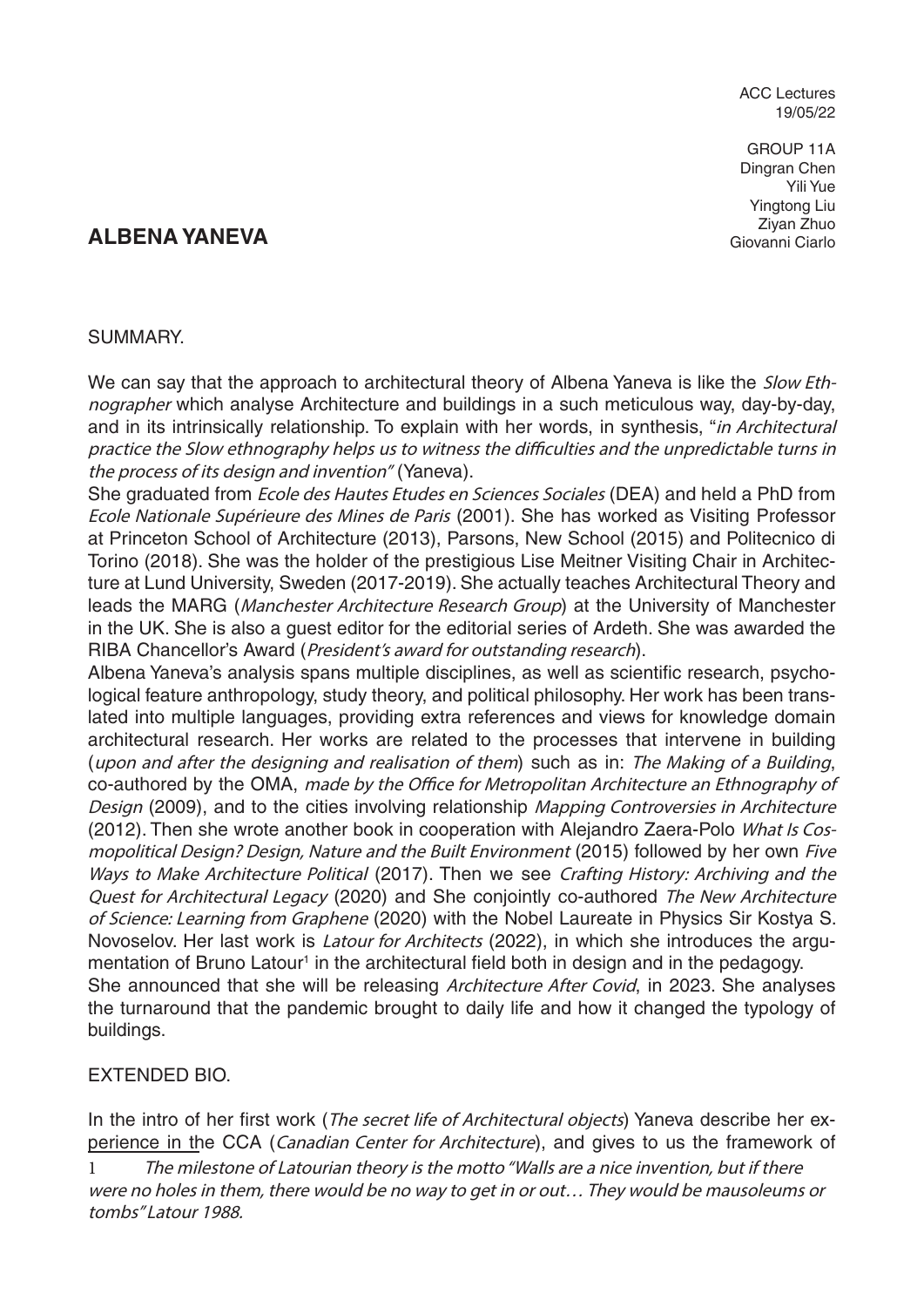the archiving: conserving, cataloguing, processing archives, archiving born-digital material, registering and curating. We can see here, according to our personal point of view, the real spark that made her fall in love with this profession, but also a synthesis or an advance of Yaneva's approach to the theory of architecture. We will find some echoes in her article Architectural Theory at Two Speeds, (Ardeth, 2017) as we'll see later. She asks herself about this if this approach (relating to CCA) is antiseptic cantered on *Technics and deontology* or is a passionate focused on Theory and Fascination, because it requires both an unbridled passion and a very strict (and perhaps enthusiasts) scientific approach that sometimes does not even allow you to touch the objects not to ruin them<sup>2</sup>.

She explains as "each project has its own internal life, surviving the office through successive mutations, we haven't a storage space, but a mega laboratory" (Albena Yaneva). In this centre "the exhibition and the research publication are tools for developing a cultural discourse and setting the intellectual position of the institution" and so "exhibits follow acquisitions" as wirte Mirko Zardini. Finally, she mentions what the archival system creates for Bruno Latour: "how architectural object become archival as they get enmeshed in fine webs of relations".

In her book co-authored with OMA they explore how the design of advanced nanoscience laboratories affects the method scientists think, conduct experiments, interact, and collaborate, Albena Yaneva combines an analysis of their distinctive style options with anthropology observations that capture the variability of complicated technological infrastructure and therefore the human experiences it facilitates. At the equivalent time, she encourages the field of study community to even be inquisitive about social science and to ascertain the intersections of architectural anthropology. the particular psychological feature complexities of evaluating, preserving, and collecting large, complex scale models are examined supported by a discussion of the technological changes in architecture and the way new depository technologies affect the contemporary field of the study practice.

Yaneva in 2012, with Mapping Controversies in Architecture, advocates the importance of subjective perceptions of the city: "It is people, not spaces and structures, that make cities vibrant". Also, she insists on de-abstracting the city from perception or framing, neither encouraging a personal vision of the city nor employing objective images from maps and surveillance cameras. Moreover, she argues that cities are not built by humans alone, but are accompanied by a complex relationship between cities and various non-humans and with nature. In general, Yaneva thinks about the city with a greater focus on the role of people, but also on the relationship between the city and the environment.

In the first volume of Ardeth, in 2017, in her article, Architectural Theory at Two Speeds, Yaneva has provide a view about ethnographic method applied to architecture. The author shows two categories to reflect different approach in the matter: the so-called *slow ethnographers* and the other ones the *fast sightseer*. The first offers a very careful approach to the details and relationships that occur at the architectural level and does not stop at the aseptic contemplation of the container. Here we see an anticipation of the theory that buildings are not static but are in continuous motion, as the relationships that involve them every day are a fundamental part of the study of the architectural object itself. This is the key concept of her article co-authored with Bruno Latour Give Me a Gun and I Will Make All Buildings Move»: An ANT's View of Architecture, (Ardeth, 2017). They explain that the problem of studying building in its relationship is the opposite of *Marey's inquiry*<sup>3</sup>. The authors show that the building look

<sup>2</sup> Vletter:" It is an archive of people that build less, and think more" regarding the CCA.

<sup>3</sup> In 1882, the spread of Mycobacterium tuberculosis led to growing concerns about ventilation, light, movement and mood. Trying to respond to these concerns, architecture gradually became a powerful healing machine, a force against the traditional houses that produced the debilitating effects of tuberculosis. New features of modern design aesthetics - roof gardens, pilots, glass walls, clean air, natural light - became the medical equipment of that machine. This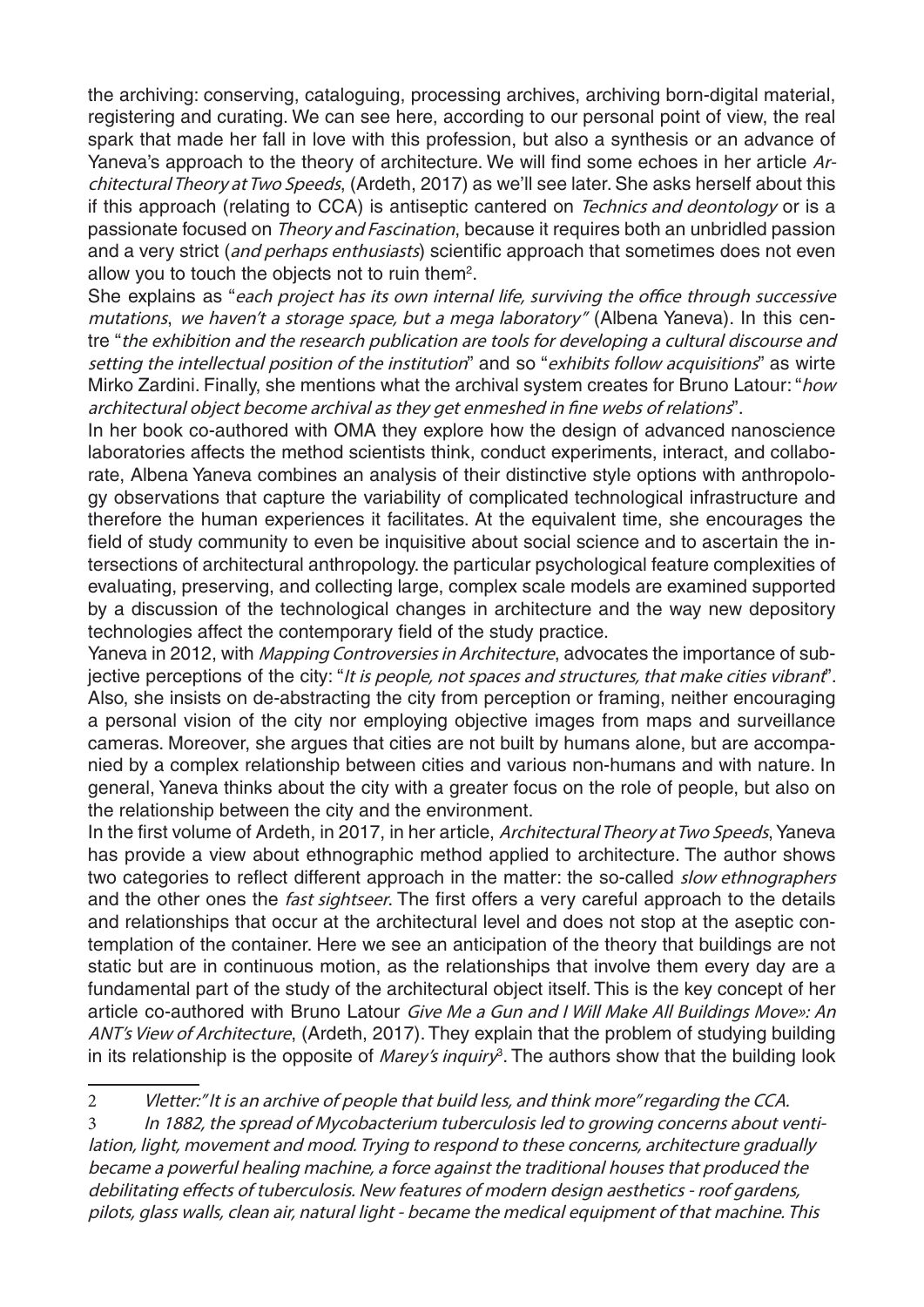static in the representation (both in article as in drawings) and we would need something that lets us see "the flight of the seagull" in both the spatial and temporal dimensions, to study the relationships that are interwoven with the building, and how it works. So, we can assert that they were in search of an artificial tool that functions as a "reverse photographic gun".

In 2021 Yaneva summarised Beatriz Colomina's latest book, X-Ray Architecture, which explores the long-standing link between architecture and disease and is a ground-breaking study that proposes a new internal normative perspective to explore modern architecture. There are the main research questions in the book: What does architecture have to do with illness and the suffering body? Can architecture provide healing or alleviate suffering? To what extent can architecture induce or impair health?

According to Yaneva (2021), Colomina's research brings some of the forgotten and repressed stories to the foreground<sup>4</sup>. She brings further discussions of contemporary architecture to the forefront beyond the traditional rhetoric of technical and visual efficiency that often dominates the architectural discourse.

However, the book leaves us wondering: if an obsession with a disease can produce new architecture and aesthetics, what is the unique architecture of the widely spread neurological disease (tuberculosis) of the 21st century? If architecture finds itself increasingly incurable (quite the opposite - just as sick building syndrome suggests that architecture can be a source of disease - what new architectural theories will emerge? What is the new paradigm?) What is the role of architectural institutions in a world that spreads viruses like the coronavirus we have just experienced? What new technologies are available for containment and visibility? How do they contribute to the dissolution of today's architectural boundaries? While this book offers a new and unconventional historical account of modern architecture, it also traces an effective research program by architectural theorists in which architecture absorbs technological change and reflects on it. Just as the new medical technologies that emerged at the turn of the last century changed our understanding of architecture (altering the boundaries between public and private), new technologies have the potential to become paradigm givers.

Next year She'll publish Architecture After Covid, in which she analyses herself the effect of pandemic in the architectural field, and how the daily pandemic routine changes our way of living and the consequently reflection with the building typology.

## BIBLIOGRAPHY.

- Yaneva, and Oma. Made by the Office for Metropolitan Architecture an Ethnography of Design. Rotterdam: 010, 2009. Print.
- Yaneva, Albena. Mapping Controversies in Architecture. Routledge, 2012. Web
- Yaneva, Albena, and Alejandro Zaera-Polo. What Is Cosmopolitical Design? Design, Nature and the Built Environment. Farnham Burlington: Ashgate, 2015. Print.
- Yaneva, Albena. Crafting History Archiving and the Quest for Architectural Legacy, Ithaca London: Cornell UP, 2020, pp 1-25. Print. Expertise Cultures and Technologies of Knowl-

was related to a new social paradigm: beginning in the 1880s, the aristocracy and high society started spending summers in sanatoriums and therapeutic spas to cope with neurological disorders and other modern diseases. Walter Gropius's biography, for example, is filled with stories of his life in which sanatoriums served as social arenas and healing and psychological machines for his many afflictions. Colomina brings a phenomenological perspective to the historiography of architecture, placing the body and the senses at the centre of architectural fabrication. And good design is given a new social mission: to provide a good life and produce a unique way of living.

4 The invention of his "photographic gun" wanted to stop the flight of a seagull to be able to see statically every single instant of flight.